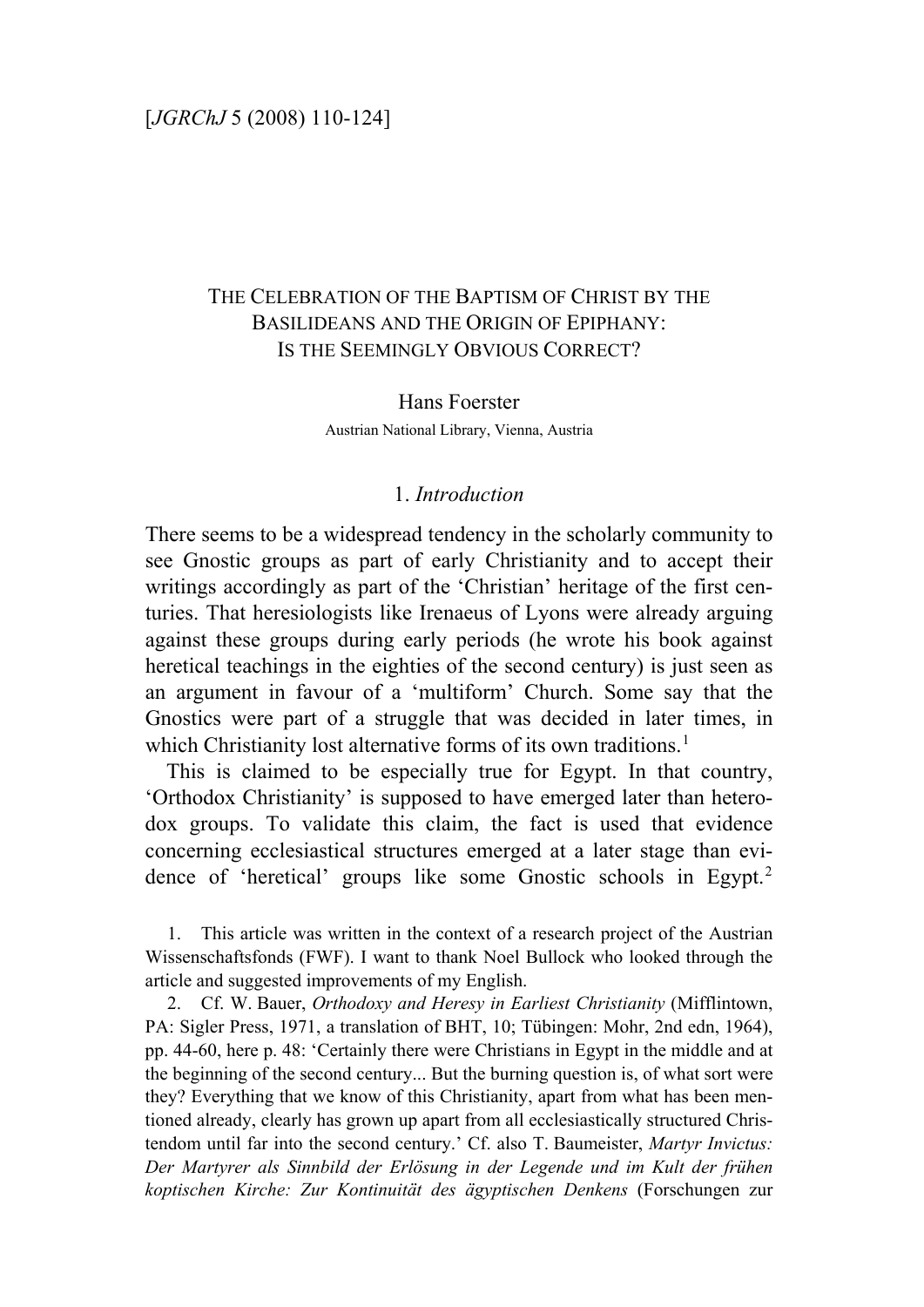Church structures become visible only with bishop Demetrius of Alexandria at the end of the second century, a time when the Gnostic movement was flourishing in Egypt.<sup>[3](#page-1-0)</sup> Thus, it is common practice to point to the history of Christianity in Egypt in order to argue that Egyptian Christianity was indebted to Gnosticism.<sup>[4](#page-1-1)</sup> However, this opinion is challenged by schol-ars like Christoph Markschies, who states that this claim belongs to the inventory of church history legends.[5](#page-1-2) There are other possible expla-nations: Christians seem to have been more willing to confess their faith—with 'appropriate' results—than followers of Gnostic groups during the persecutions of early Christianity. Gnostic groups obviously saw martyrdom as a useless enterprise.<sup>[6](#page-1-3)</sup> This raises the question wheth-er the orthodox Christians actually suffered—and were diminished—during the persecutions in Egypt while the Gnostic groups were not—or at least

Volkskunde, 46; Münster: Regensberg, 1972), who remarks (p. 77) that, for the origins of Christianity in Egypt, data are lacking. He concludes that the work of Clement of Alexandria and Origen, as well as the fact that important Gnostics came from Egypt, make it probable that the origins of Christianity in Egypt were influenced by Gnostic tendencies.

<span id="page-1-0"></span>3. Demetrius was probably bishop of Alexandria from 189 to 231; cf. A.S. Atya, 'Demetrius I', in *Coptic Encyclopedia* (New York: Macmillan, 1990), pp. 891-93.

<span id="page-1-1"></span>4. For a rather extreme form of this hypothesis, cf. E. Pagels, *Beyond Belief: The Secret Gospel of Thomas* (New York: Random House, 2003).

<span id="page-1-2"></span>5. Cf. C. Markschies, *Zwischen den Welten wandern: Strukturen des antiken Christentums* (Frankfurt: Fischer, 1997), pp. 18-19, who points out that there are no reliable sources for Alexandria. This is not only true for the beginnings but also for the history of Christianity in the second century. This has given rise to the scholarly hypothesis **(**Markschies actually calls this hypothesis a scholarly 'legend') of a 'heretic' Christianity as the oldest Christian community in Egypt, which only in later times has been replaced by the victorious 'catholic' church. However, as Markschies argues, the truth is in all probability that a Judeo-Christian community was at the origins of the Christian community of Alexandria.

<span id="page-1-3"></span>6. Cf. M.A. Williams, *Rethinking 'Gnosticism': An Argument for Dismantling a Dubious Category* (Princeton: Princeton University Press, 1996), p. 104, who says, 'Clement of Alexandria mentions certain "sectarians" who stress that genuine martyrdom or "testimony" (*martyria*) is "knowledge of God who truly exists", and who say that public confession leading to death is equivalent to an ostentatious suicide. Such circles probably included at least some Valentinians, since elsewhere Clement notes that the Valentinian teacher Heracleon disparaged literal martyrdom, arguing that it was useless to confess Christ with a martyr's death and yet to have denied him by one's conduct (*Strom.* 4.71-72).'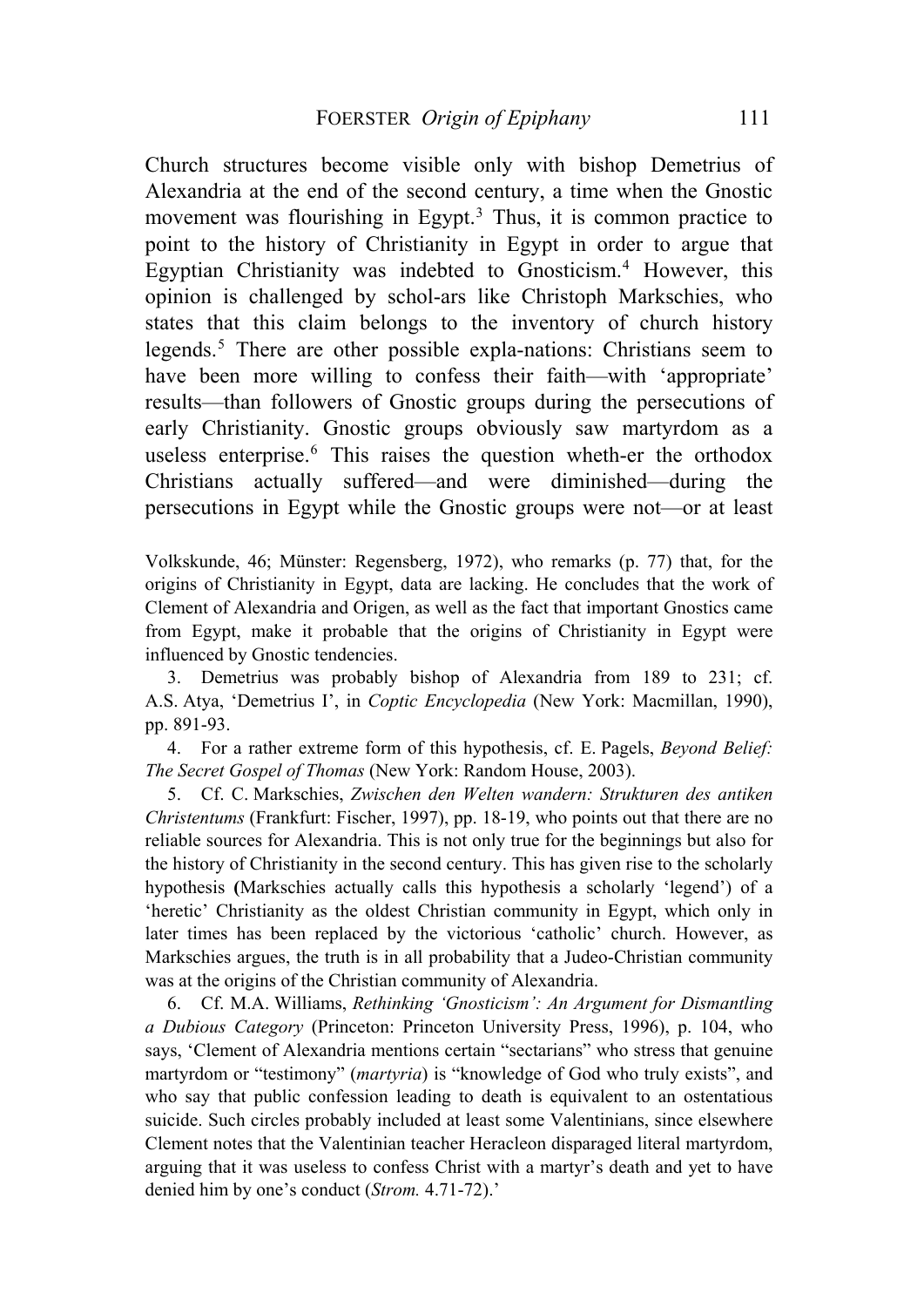not very much—afflicted. This would throw a totally different light on the fact that in the middle of the second century there is more news from Gnostic groups than from 'mainstream' Christianity in Egypt. If Christians were diminished while Gnostics were thriving, this might actually explain why more of the latter were around. Thus, there is actually very little evidence in favour of the hypothesis that Christianity in Egypt started with a 'heretical' Christianity.

## 2. *The Celebration of the Baptism of Christ by a Gnostic Group*

However, is it not possible to show that a festivity of the Gnostic followers of Basilides,<sup>[7](#page-2-0)</sup> which is attested for the second century, was used as the foundation of the Christian—or rather 'mainstream' celebration of Epiphany? Certainly this is a claim made by Hansjörg Auf der Maur. According to him, it is not even an open question whether or not the Church adapted this Gnostic celebration. The only question is: When exactly did the Church copy this celebration in order to celebrate a feast of the baptism of Christ on the 6th of January? Special reference is made in this context to Gnostic theology as a theological foundation for the introduction of the feast in 'orthodox' groups.[8](#page-2-1) The result of this claim is obvious. According to this hypothesis, Gnostic groups were able to influence the liturgical shape of the Church in the fourth century by their theological argumentation. Thus,

<span id="page-2-0"></span>7. It is not really of importance for this question whether or not Basilides was actually a Gnostic teacher—it seems that according to the original fragments of his teaching he was not a Gnostic. It suffices to say that in the scholarly discussion concerning the baptism of Christ and its liturgical celebration he is perceived as a Gnostic teacher and that the group of his followers was perceived as Gnostic as early as Irenaeus of Lyons (*Haer*. 1.24) and Hippolytus of Rome (*Haer*. 7.20-27) (that means around the end of the second and beginning of the third centuries); cf. C. Markschies, 'Basilides', in S. Döpp and W. Geerlings (eds.), *Lexikon der antiken christlichen Literatur* (Freiburg, Basel and Vienna: Herder, 2003), p. 112.

<span id="page-2-1"></span>8. H. Auf der Maur, *Feiern im Rhythmus der Zeit.* I. *Herrenfeste in Woche und Jahr* (Gottesdienst der Kirche, 5; Regensburg: Pustet, 1983), p. 156, reports the fact of the celebration of the Basilideans—a Gnostic community—as found in the works of Clement of Alexandria. The Basilideans celebrated the Baptism of Christ with a vigil on either the 11th or the 15th of Tybi (Clement of Alexandria, *Strom*. 1.146.1). The 11th is the equivalent of January 6th. According to Auf der Maur, it is only the question of when and how exactly this Gnostic celebration became the feast of Epiphany of the church in Egypt.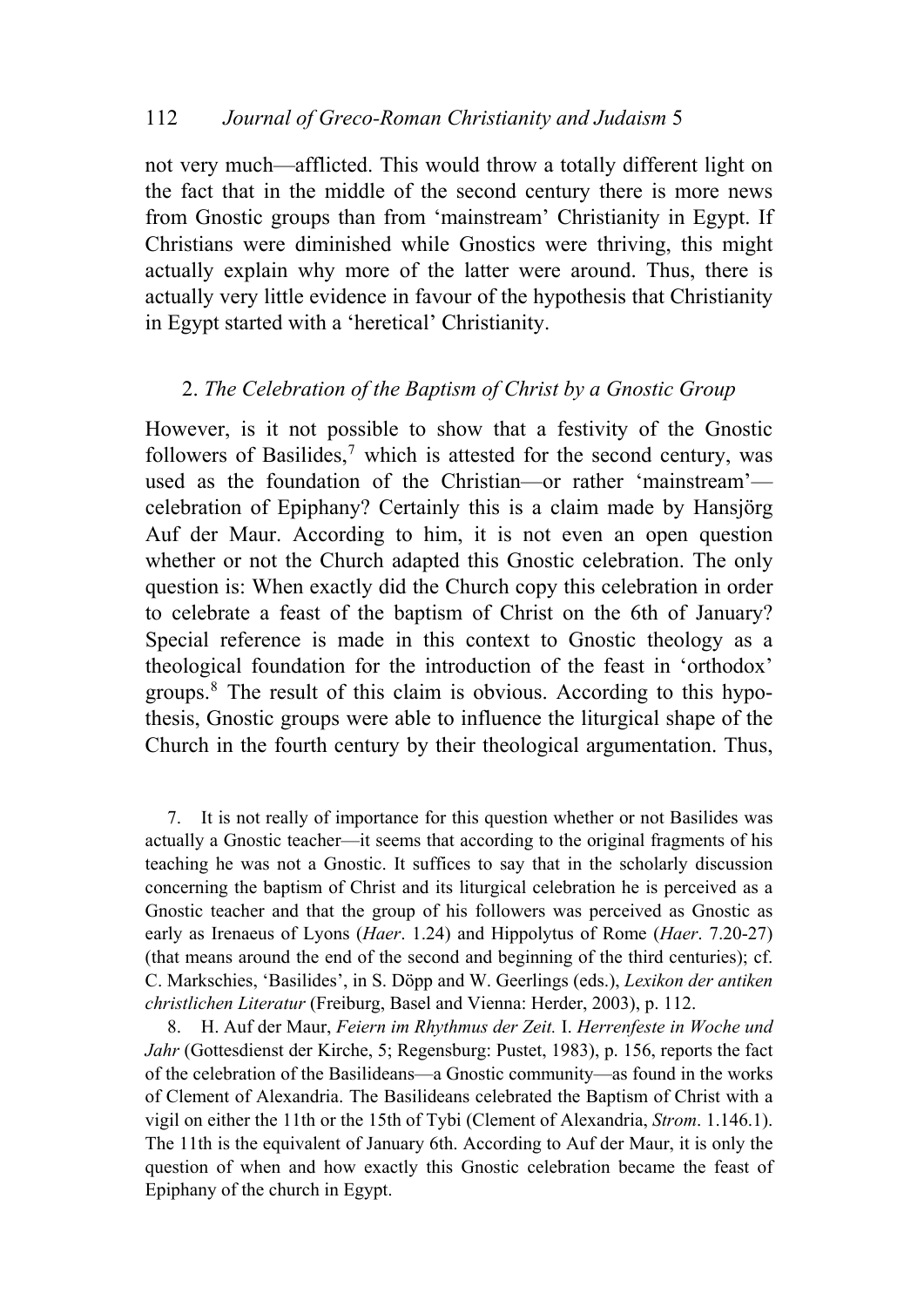the connections between the different 'Christian' groups in the second and third centuries must have been much deeper than is usually accepted. Usually the polemical onslaught of 'proto-orthodox' theologians against these groups is taken as evidence for a rather distanced relationship.<sup>[9](#page-3-0)</sup> In other words, the survival—or even resurrection—of a Gnostic festival (which is attested only once by the end of the second century!) in the Church of the fourth century is proof that these groups, which might have fought on a theological level, were in fact deeply intertwined. If this should hold true, these groups would obviously represent part of the tradition of the Church.

#### 3. *Theological Foundations of the Argumentation*

celebrated Epiphany.10 However, it seems necessary to stress the fact Actually, the argumentation is—at least on the surface—quite convincing. The first to mention a celebration of the baptism of Christ is Clement of Alexandria. He lived at the turn from the second century to the third. According to him, the followers of Basilides—who is attested as a Gnostic teacher in the second half of the second century celebrated the baptism of Christ on the 15th of the Egyptian month Tybi, some of them on the 11th. These dates translate in the Julian calendar to January 10th and 6th. According to the wording of the text of Clement of Alexandria, it seems quite sure that for the followers of Basilides the 15th of Tybi (January 10th) was the more important day. This does not keep Franz Nikolasch from the claim that this group

<span id="page-3-0"></span>argument to caution those who use the term 'Christian' for some groups of the sec ond century too freely. 9. As to this concept of 'proto-orthodox', see B.D. Ehrman, 'Christianity Turned on its Head: The Alternative Vision of the Gospel of Judas', in R. Kasser, M. Meyer and G. Wurst (eds.), *The Gospel of Judas from Codex Tchacos* (Washington: National Geographic Society, 2006), pp. 77-120. On p. 105 he says, 'According to proto-orthodox writers such as Irenaeus (I call him "proto-orthodox" because he embraced views that at a later date would come to be called orthodox), there is only one God and he is the one who made all that exists, in heaven and earth.' But this concept of one God who created the world is not an invention of the 'proto-orthodox'. It is part of the Jewish roots of Christianity. One is even tempted to affirm that it was part of the core of this tradition even if 'alternative Christianities' saw this differently in the second century. Maybe this should be an

10. Cf. F. Nikolasch, 'Epiphanie. III. Liturgisch', in *Lexikon für Theologie und Kirche* (Freiburg: Herder, 3rd edn, 1995), III, pp. 720-22, who states explicitly (p.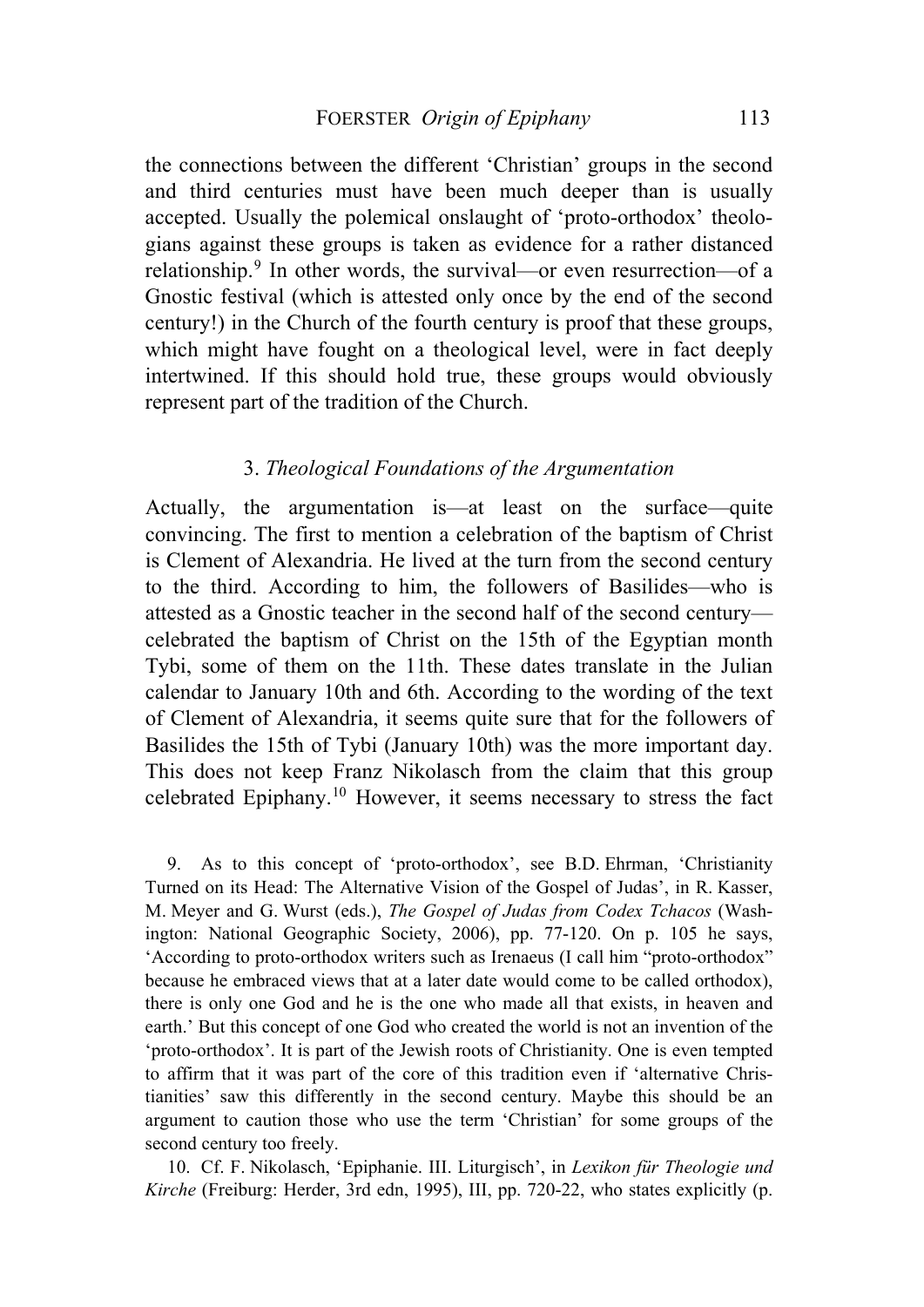that there is no evidence whatsoever for a name of this celebration. Clement of Alexandria states only the fact of a celebration. The festival itself remains nameless. This caution seems necessary from a scholarly point of view. Nevertheless, the circumstantial evidence in favour of a connection between the celebration of the Gnostic group and a feast within the Church seems to be overwhelming.

 The Gnostic theology of the baptism of Christ can be used to support the claim of a connection between the Gnostic feast and the Church's Epiphany feast.<sup>[11](#page-4-0)</sup> According to Gnostic theology, the baptism of Jesus was not only the beginning of his ministry but rather a spiritual birth that endowed him with his power. One might even mention that the claim has been made that an adoptionist theology within the accounts of the baptism of Christ is the earliest stratum regarding Christ's baptism, being proof of the originally adoptionist theology of the early Church.<sup>[12](#page-4-1)</sup> The majority of the Greek manuscripts have at Lk. 3.22c: 'You are my beloved Son, in whom I am well pleased.'[13](#page-4-2) However, the so-called Western tradition of the New Testament in its most outstanding manuscript<sup>[14](#page-4-3)</sup> attests as the allegedly original version of Lk. 3:22c: 'My Son are you, today I have begotten you.<sup>'[15](#page-4-4)</sup> This almost sounds exactly like the description of Gnostic theology reported by a heresiologist of the end of the fourth century. In his *Book of All the Heretic Teachings*, Epiphanius of Salamis quotes the *Gospel of the Ebionites*: 'You are my beloved Son in whom I am well pleased… Today I have begotten

720) that the word Epiphany (Greek  $\epsilon \pi \phi \alpha$  and  $\alpha$ ) occurs for the first time in the work of Clement of Alexandria. G. Giamberardini, 'Il "Sub tuum praesidium" e il titolo "Theotokos" nella tradizione egiziana', *Marianum* 31 (1969), pp. 324-62, explains on p. 347, 'Clemente Alessandrino fin dal secolo II fa menzione dell'uso ch e vigeva in Alessandria di solennizzare le feste con preghiere e letture. Egli tratta dell'Epiphania, e dice: "Trascorrono l'interna notte precedente in letture".'

<span id="page-4-0"></span>11. Auf der Maur, Feiern, pp. 156-57, states explicitly that theological rea soning influenced the acceptance of the Gnostic celebration as the feast of Epiphany in the church.

<span id="page-4-2"></span><span id="page-4-1"></span>12. Cf. for example B.D. Ehrman, *The Orthodox Corruption of Scripture* (New York and Oxford: Oxford University Press, 1993), pp. 62-67.

13. Lk. 3.22c: σύ εί ο υίος μου ο αγαπητός, εν σοι ευδόκησα.

14. This is the Codex *Bezae Cantabrigiensis*.

<span id="page-4-4"></span><span id="page-4-3"></span>15. Lk. 3.22c (Codex *Bezae Cantabrigiensis*): υιός μου εί σύ, έγω σήμερον γεγέννηκα σε.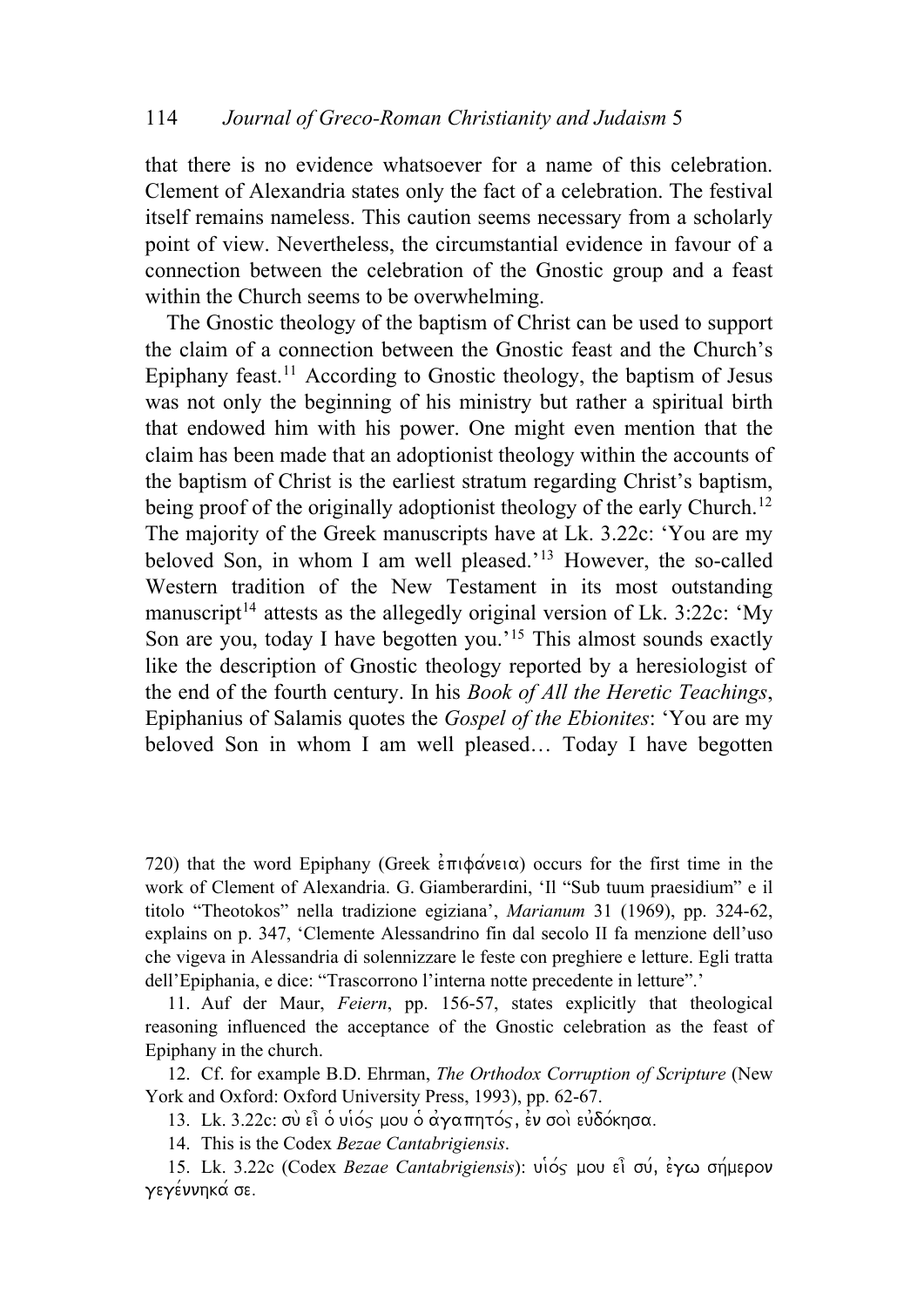you.'[16](#page-5-0) In the following chapter Epiphanius explains that, according to the Ebionites, Christ was born at the baptism. Before that he was only Jesus.<sup>[17](#page-5-1)</sup>

[The feast of Epiphany seems to have its roots in exactly this](#page-5-1)  theology. [Johannes Cassianus, who visited Egypt probably in the late](#page-5-1)  [eighties or early nineties of the fourth century, attests that the celebra](#page-5-1)[tion in Egypt comprised two topics: The baptism of Christ and his](#page-5-1)  [birth.](#page-5-1)<sup>18</sup> The theological link seems to be complete and can even be [supported by using a theologian from later times. Cosmas Indico](#page-5-2)[pleustes, a learned man from the sixth century, states explicitly a theo](#page-5-2)logical link between the birth and the baptism of Christ.<sup>19</sup> Thus, the [claim made by Auf der Maur and others seems to be valid: it seems that](#page-5-2) 

<span id="page-5-0"></span> $\delta$  άγαπητός, εν σοὶ εὐδόκησα … εγὼ σήμερον γέγενηκά σε. 16. Epiphanius, Pan[. 30.13.7 \(GCS, Epiphanius I.350.16-17\):](#page-5-2) σύ μου εἶ ὁ υἱὸς

17. Cf. Epiphanius, *Pan*. 30.14.4 (GCS, Epiphanius I. 351.17-20).

<span id="page-5-1"></span>18. Cf. Cassian, *Coll.* 10.2 (CSEL, 13.286.19–287.3, Petschenig): Intra Ægypti regionem mos iste antiqua traditione servatur, ut peracto Epiphaniorum die, quem provinciae illius sacerdotes vel domini baptismi vel secundum carnem nativitatis esse definiunt, et idcirco utriusque sacramenti non bifarie ut in occiduis provinciis, sed sub una diei hujus festivitate concelebrant, epistolae pontificis Alexandrini per universas Ægypti ecclesias dirigantur, quibus et initium Quadragesimae et dies Paschae non solum per civitates omnes, sed etiam per universa monasteria designetur. 'In the country of Egypt this custom is by ancient tradition observed that when Epiphany is past, which the priests of that province regard as the time, both of our Lord's baptism and also of His birth in the flesh, and so celebrate the commemoration of either mystery not separately as in the Western provinces but on the single festival of this day,—letters are sent from the Bishop of Alexandria through all the Churches of Egypt, by which the beginning of Lent, and the day of Easter are pointed out not only in all the cities but also in all the monasteries.' [English translations of Latin and Greek texts in the footnotes are my own].

<span id="page-5-2"></span>19. Cf. Cosmas Indicopleustes, *Top.* V (*PG* 88, 197A/B = W.O. Winstedt, *The Christian Topography of Cosmas Indicopleustes Edited with Geographical Notes* [Cambridge: Cambridge University Press, 1909]), 138.25-28: oi δε 'lεροσολυ- $\mu$ ίται, ως έκ του μακαρίου Λουκα λέγοντος περι του βαπτισθήναι τον Kύριον αρχόμενος ως ετών λ, τοις Έπιφανίοις ποιούσι την γένναν. και αληθεύει μεν και ο εύαγγελιστής και οι 'Ιεροσολυμιται ουχ ή ακρίβεια δε  $\sim$ οὕτως ἔχει, ἀλλ' ἐν αὐτῇ τῆ γέννα ἐγένετο καὶ τὸ βάπτισμα, ὧς φασι καὶ ὁ  $\Lambda$ ouka $\varsigma$  kai oi 'lepogo $\lambda$ uµi $\tau$ ai. 'Those living in Jerusalem deduct from what blessed Luke says concerning the baptism of Christ that he was 30 years old that they celebrate on Epiphany the birth of Christ. And indeed, both the evangelist and those living in Jerusalem are correct: for it is not the exactness, but in the birth happened also the baptism as say Luke and those in Jerusalem.'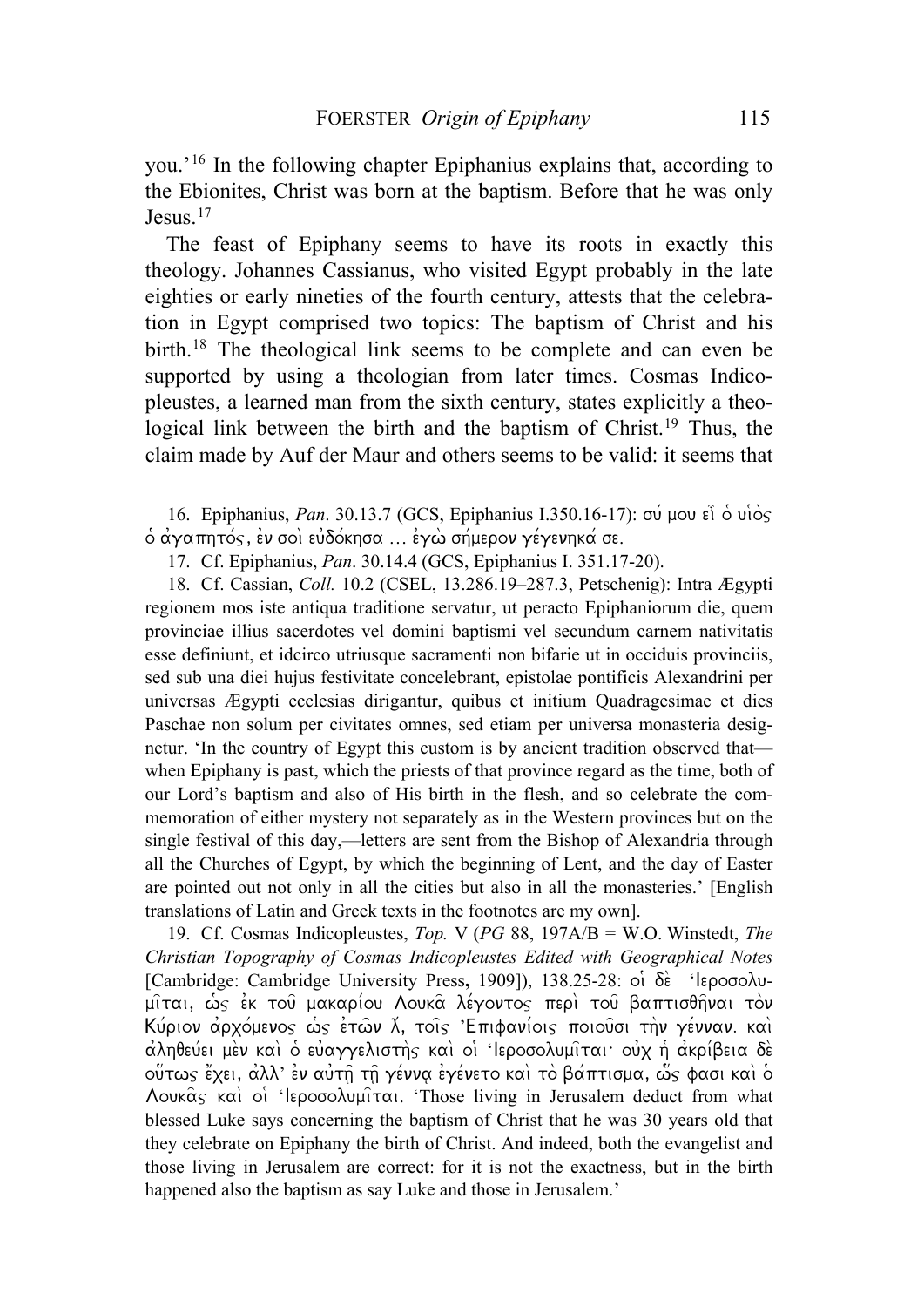[a line can be drawn between the celebration of the baptism of Christ by](#page-5-2)  [the Basilidians and the Christian feast of Epiphany, celebrating the](#page-5-2)  [baptism of Christ in the orthodox traditions on more or less the same](#page-5-2)  [day as a Gnostic group of the second century. Thus, the inner structure](#page-5-2)  [and the theological foundation of the two feasts point to](#page-5-2) a common foundation for them. This is even more the case since both groups are part of what is very often called 'early Christianity'. However, this seemingly valid claim can be challenged—and it must be.

## 4. *Questions of Probability*

ining the relevant sources. And there seem to be some indications that th is total independence of the two celebrations of the baptism of Christ The first problem is a question of probability: Is it really likely that a feast of a separatist group of the second century—though some followers of Basilides seem to be attested as late as the fourth century—can have influenced the Church of the fourth century? It might be possible to show that a line between these feasts can be drawn. But the question is not whether a line can be drawn but whether it has to be drawn. To phrase the issue even more precisely, it is not a question of similarities between two feasts. It is rather the question of the likelihood of an influence. Another possibility might be that these two feasts evolved independently. However, this claim must be shown to be probable. One has to admit that the claim of an interdependence of the two feasts seems to be of a higher probability—at least at the first glance. Thus, a refutation of this claim is not possible by just claiming an independence of the two feasts. This independence must be proven by closely examis what correctly describes the historical situation and the relationship of the groups involved.

tate—shortly before he officially renounced Christianity—visited a ch urch on the feast of Epiphany. This happened in January of the year A few very interesting circumstances concerning these two feasts must be mentioned. While the name of the feast 'Epiphany' clearly points to an origin in the Greek-speaking parts of the Roman Empire, it is in the West that we find the first definite proof of a celebration. The Roman historian Ammianus Marcellinus reports that Julian the Apos-361.20 Thus this feast was already celebrated at this time in Gaul. By

<span id="page-6-0"></span><sup>20.</sup> Cf. Ammianus Marcellinus, *Rer. gest*. 21.2.5 (W. Seyfarth, *Schriften und Quellen der Alten Welt* 21 [Berlin: Akademieverlag, 3rd edn, 1986], 2.132.10-13):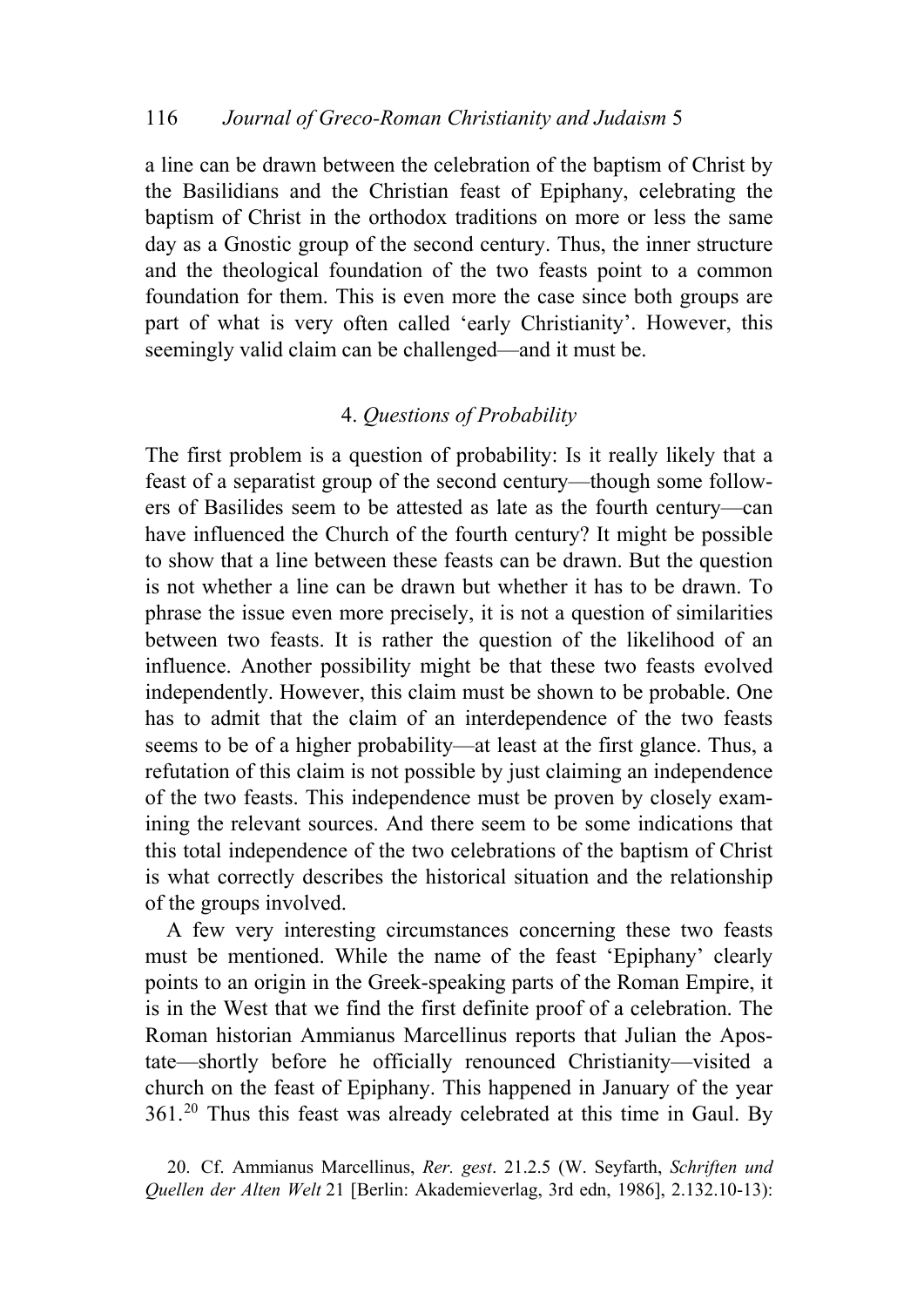the turn of the century Epiphany was celebrated more or less in the entire Roman Empire.<sup>[21](#page-6-0)</sup> Thus, the first question must be, what was it that made this feast so attractive to the Church? Why did Epiphany spread so rapidly? If a parallel feast of an earlier tradition—the question whether it is possible to call a Gnostic group an 'earlier tradition' is in itself a worthy candidate for discussion<sup>[22](#page-7-0)</sup>—influenced this feast of the Church, it has to be shown that this earlier tradition was distributed and prominent throughout the entire Roman Empire. However, it is hardly the case that the Basilideans were a force to be reckoned with throughout the entire Roman Empire in the fourth century. Rather—if they existed at all—some remnants of this group led a very withdrawn life in Egypt.<sup>[23](#page-7-1)</sup> Thus the question naturally arises, why should a small and only locally existing Egyptian group, which was not accepted by orthodox Christianity, influence Church liturgy not only in Egypt but in the entire Empire?

Et ut haec interim celarentur, feriarum die, quem celebrantes mense Januario christiani Epiphania dictitant, progressus in eorum ecclesiam solemniter numine adorato discessit, 'In order to keep this <fact> meanwhile secret (i.e. his apostasy), he went to church on the feast that is celebrated by Christians in January and is called Epiphany. He worshipped God solemnly, thereafter he left.'

<span id="page-7-0"></span>21. For the historical evolution and local distribution of this feast in the Early Church, cf. H. Förster, *Die Feier der Geburt Christi in der Alten Kirche: Beiträge zur Erforschung der Anfänge des Epiphanie- und des Weihnachtsfestes* (Studien und Texte zu Antike und Christentum, 4; Tübingen: Mohr Siebeck, 2000) and H. Förster, *Weihnachten und Epiphanias: Eine Anfrage an die Entstehungshypothesen* (Studien und Texte zu Antike und Christentum, 46; Tübingen: Mohr Siebeck, 2007).

<span id="page-7-1"></span>22. By the use of 'Christentümer' Markschies obviously tries to stress the great differences of these traditions even though the Gnostic groups use the persons of the New Testament in their scriptures. The word 'Christentum' is translated 'Christianity'. To speak of 'different Christianities' implies that the differences between the traditions are much bigger than today's differences between the Christian denominations; cf. C. Markschies, 'Neue Forschungen zur Kanonisierung des Neuen Testaments', *Apocrypha* 12 (2001), pp. 237-62 (240).

23. Cf. W.A. Löhr, *Basilides und seine Schule: Eine Studie zur Theologie- und Kirchengeschichte des zweiten Jahrhunderts* (WUNT, 83; Tübingen: Mohr Siebeck, 1996), p. 337. He argues that the Basilidean tradition was much less important than the Valentinian School. According to Löhr, it is actually questionable whether the Basilideans ever had any importance outside of Egypt, or even more specifically, Alexandria. However, the writings of Basilides survived till the fourth century.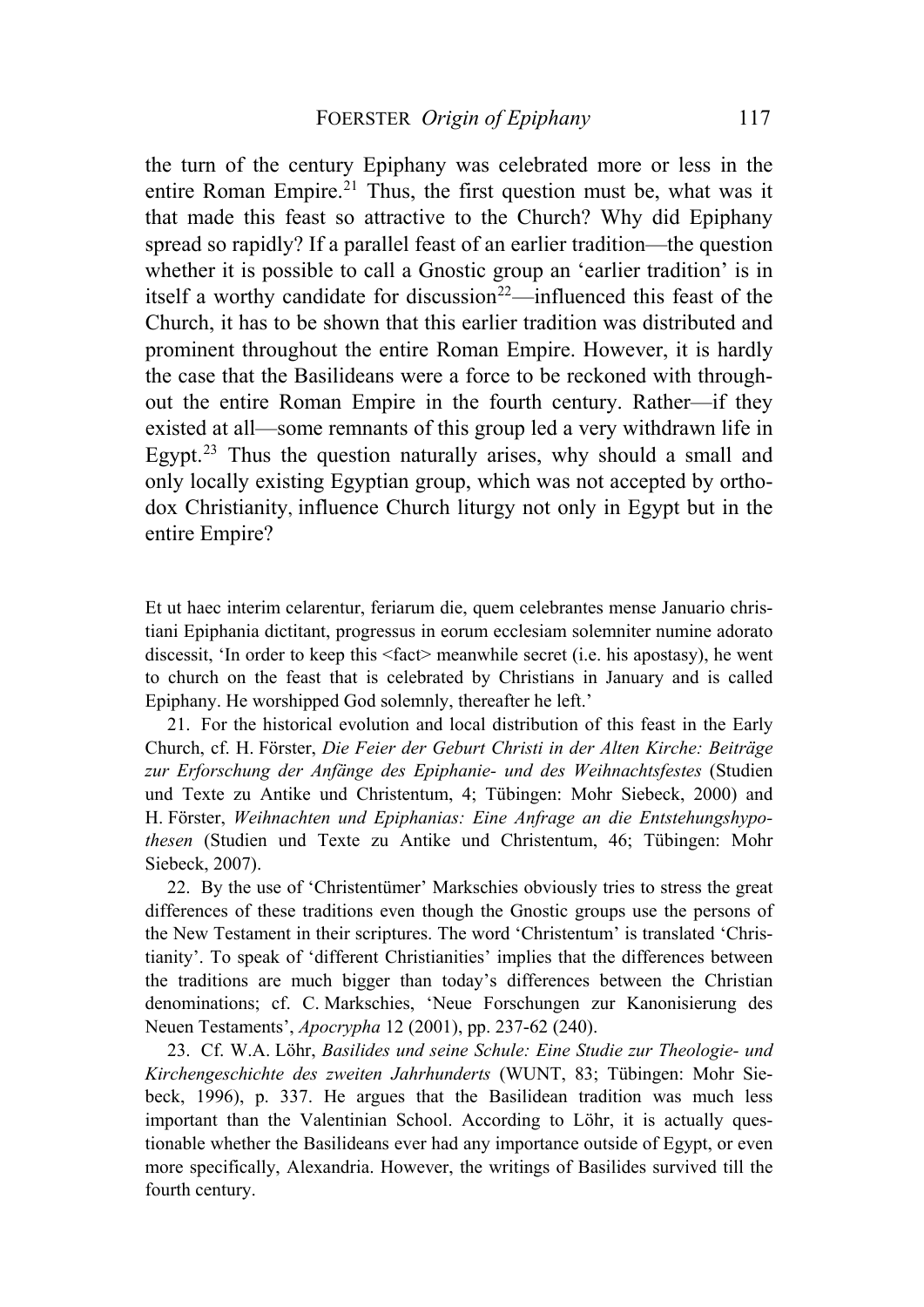#### 118 *Journal of Greco-Roman Christianity and Judaism* 5

#### 5. *The Hypothesis within the Context of Fourth Century Christianity*

Nevertheless, taking the proposition of Auf der Maur and others seriously, one has to consider the following claim: A locally attested feast of a group in Egypt of the second century suddenly in the second half of the fourth century became a highly important feast of the entire Church. Actually the prominence and importance of this feast as celebrated by the Church cannot easily be overstated. It was so important that by the end of the fourth or beginning of the fifth century none other than Augustine could use this feast as proof of the unity of the Church.

The situation in Africa can be easily sketched. The persecutions of Diocletian led to rifts and schism in the Church. The heatedly discussed question (which led to schism not only in Africa) was whether or not an official of the Church who somehow collaborated with the persecutors and distanced himself from his faith—there were different levels of failure and different measures for the repentance—could still be a minister of the Church. In Africa the separatist party was under the leadership of a certain Donatus. And they were a rather successful group. Many of the African Christians—maybe even for some time a majority—were followers of this schismatic (but obviously also charismatic) leader who fought for a Christianity that would not yield to persecutions and would punish those in its ranks that were deemed not to have been upright enough in confessing the faith.

In one of his homilies on Epiphany (his fourth homily), Augustine reprimands the Donatists by saying that they do not love the unity with the churches of the East. This is shown by the fact that they do not celebrate Epiphany.[24](#page-8-0) This leads into the debate of what constitutes orthodoxy. Obviously, there is no question as to the teachings of the Donatists. Augustine does not criticise the Donatists for false teaching but for violating the unity of the Church, as can be seen from their nonobservance of an important feast of the Church. This is probably in answer to the claim of the Donatist theologian Parmenianus, who claimed universality also for the Donatists. This was important since the Donatist schism was geographically confined to Northern Africa.

<span id="page-8-0"></span>24. Cf. Augustine, *Serm*. 202.2 (*PL* 38:1033): Merito istum diem numquam nobiscum haeretici Donatistae celebrare voluerunt, quia nec unitatem amant nec orientali ecclesiae, ubi apparuit ista stella, communicant. 'Justly, the heretical Donatists did not want to celebrate this day with us for they do not love the unity nor do they stand in community with the churches of the East where this star appeared.'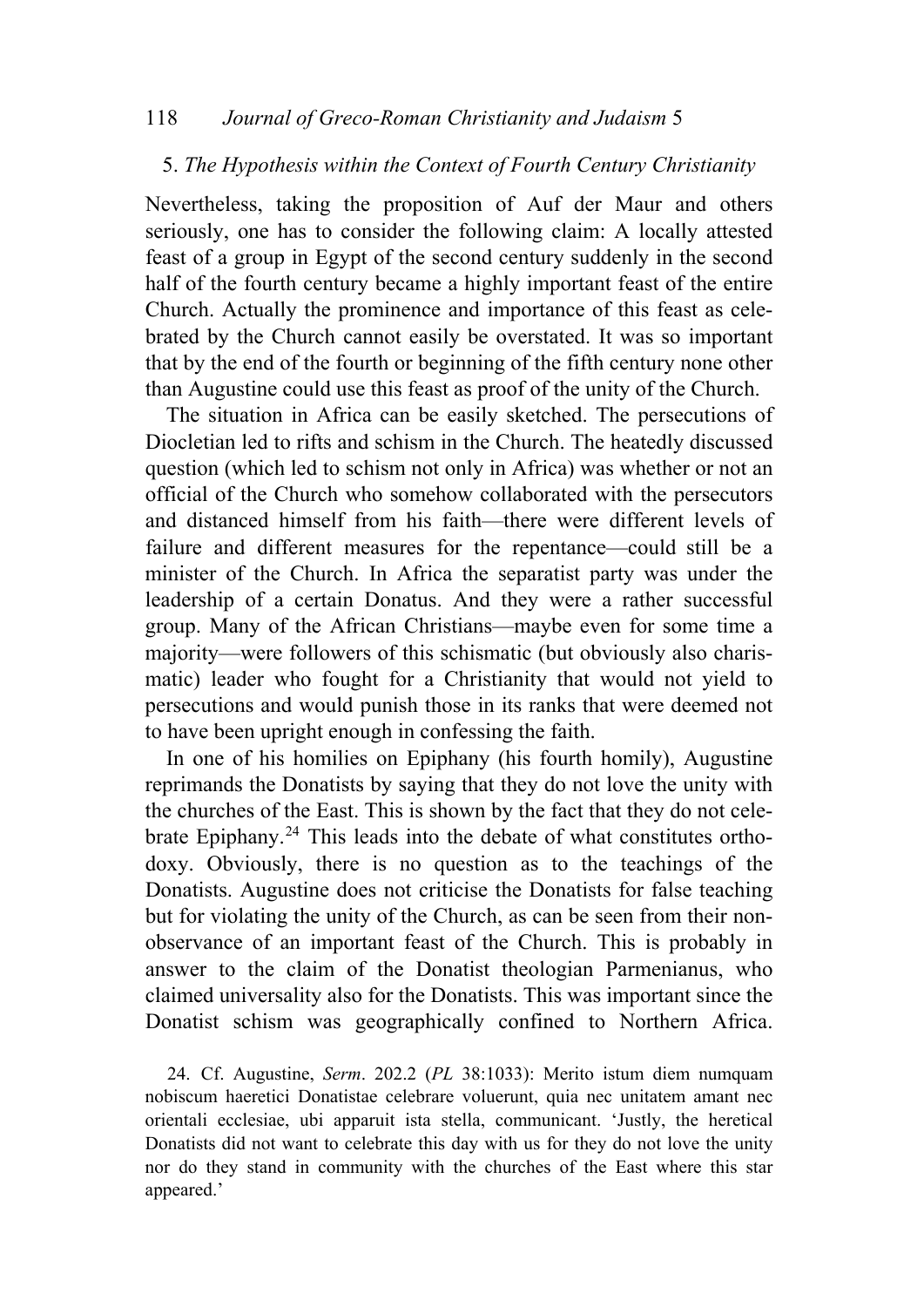However, a very small group existed also in Rome.<sup>[25](#page-9-0)</sup> It would be a more than curious fact if an allegedly Gnostic feast, celebrating the baptism of Christ for reasons connected with Gnostic theology, could become a cornerstone for the unity of the Church by the end of the fourth century. If the roots of this feast were actually known by the end of the fourth or beginning of the fifth century, one would expect to find some discussion between Augustine and the Donatists concerning the acceptability of celebrating a feast with such a theological foundation. However, no such thing is attested. This is all the more astonishing since the controversy between the heresiologists and the Gnostics can rightly be called emotional, to say the least.

Thus, the question is: How could a feast of a group that was denounced by the 'mainstream' as heretical become an integral part of the Church to such an outstanding measure that it could even function as proof for the unity of the Church? If there were close proximity between the Gnostic followers of Basilides and the Church, this would be obvious. However, the deep animosity between the two groups calls for a different solution. A more convincing explanation holds the proposition that the followers of Basilides were of no importance by the first half of the fourth century. In this case it is not surprising that there is no evidence of a controversy over the possible connection that has been proposed in scholarly discourse in the twentieth century. Since no knowledge of a feast of the baptism of Christ in Gnostic circles existed in the middle of the fourth century, the introduction of the feast of Epiphany, or, to phrase it even more correctly, the conversion of the topic of Epiphany to the baptism of Christ in the churches of the East did not pose a problem in the Church.

 There is additional evidence that substantiates the hypothesis that the followers of Basilides were of no importance whatsoever in the fourth century. There is ample, if not to say overwhelming, papyrological

<span id="page-9-0"></span>25. Cf. W.H.C. Frend, *The Donatist Church: A Movement of Protest in Roman North Africa* (Oxford: Clarendon Press, 1952), p. 195, who says, 'Moreover, he could in fact point to the presence of a Donatist episcopal succession at Rome as proof that unity with the see of Peter was being maintained.' See also C. Piétri, 'Die Schwierigkeiten des neuen Systems im Westen: Der Donatistenstreit (363–420)', in N. Brox et al. (eds.), *Die Geschichte des Christentums*. II. *Das Entstehen der einen Christenheit (250–500)* (Freiburg: Herder, 1996), pp. 506-24. On p. 508 he points to the fact that the argumentation of Parmenianus was very convincing for many of his contemporaries. He underlined the unity and universality of his own church with a representative in Rome. This forced Optatus to mount a counterattack.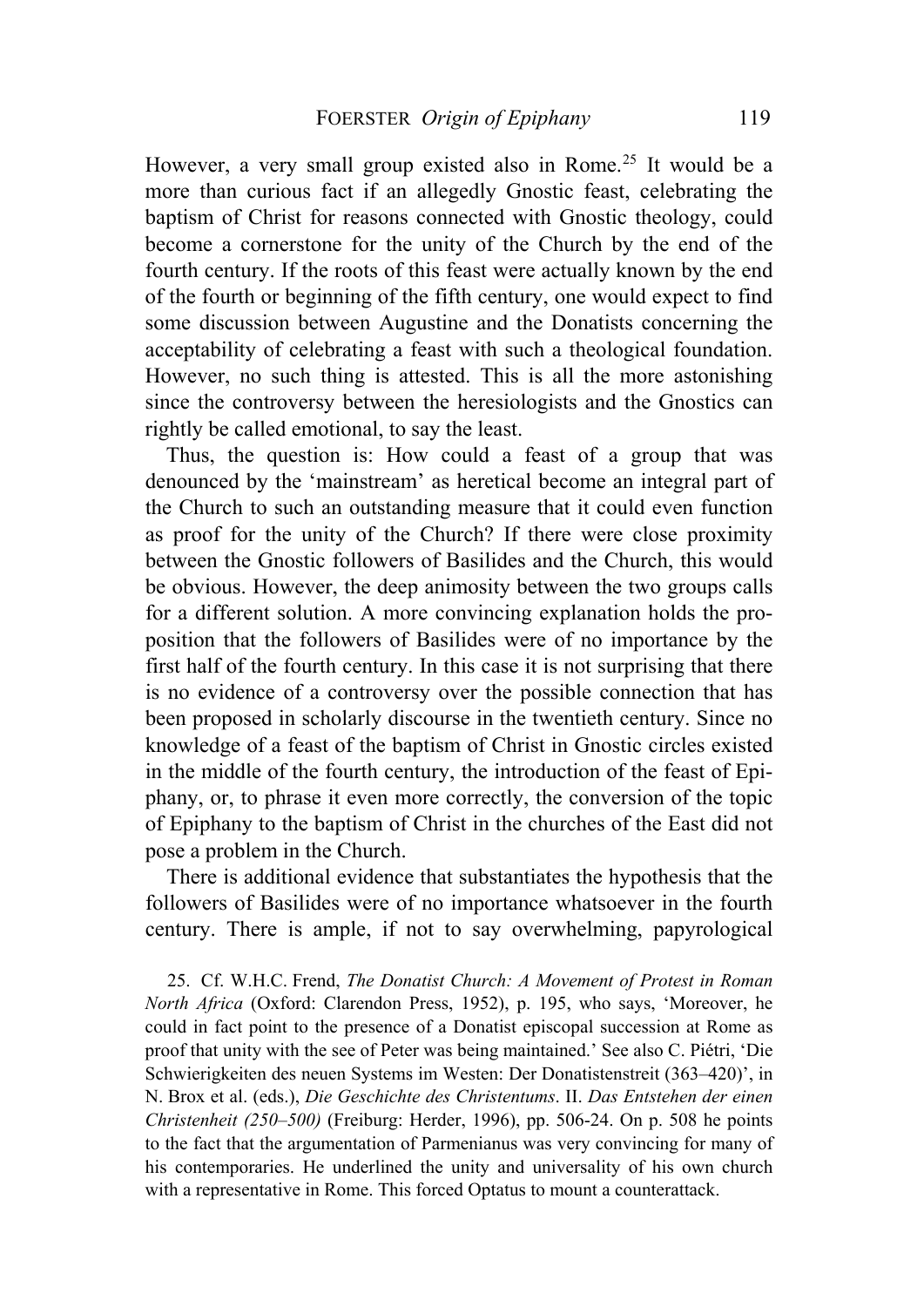evidence from Egypt.<sup>[26](#page-10-0)</sup> A thorough study of the material from the fourth century shows no evidence of Gnostic groups.[27](#page-10-1) It seems strange that such an important group—if it actually was important—should have left no traces in the documentary papyri. This is even more so since the Meletians—a schismatic group in Egypt—as well as the Manichaeans are attested in documentary papyri. This again poses the question as to the real importance of the different Gnostic factions by the beginning of the fourth century. If they were an important group at that time, why did they (contrary to other important groups of the time) leave no traces in the documentary papyri? The most convincing answer seems again that they were of no importance.<sup>[28](#page-10-2)</sup> The most

<span id="page-10-0"></span>26. For a use of literary papyri in the argument for orthodox roots of Egyptian Christianity, cf. C.H. Roberts, *Manuscript, Society and Belief in Early Christian Egypt: The Schweich Lectures of the British Academy* (London: Oxford University Press**,** 1979), p. 53. He notes that of the earliest fourteen texts no less than three are of the Psalter, and the Psalter, more used and read than any book of the Old Testament, perhaps more than any book of the Bible, throughout the Christian centuries in Egypt, was as a book of no particular interest to Gnostics. Another early papyrus, the Chester Beatty Numbers and Deuteronomy, formed part of a collection in which there are no Gnostic texts. Roberts says, 'If we accept, as I think we must, that manuscripts such as these were written for and used by ordinary Christian communities, their geographical distribution becomes significant; the Bible (to use a slightly anachronistic term) was read in the second century in or near the Arsinoite nome, in the Heracleopolite, in Oxyrhynchus, and in Antinopolis. This points to more than a few scattered individuals holding orthodox beliefs and it is the more surprising that the statement can be made today that "in the second century, as far as our knowledge goes, Christianity in Egypt was exclusively heterodox".'

<span id="page-10-1"></span>27. Cf. M. Choat, *Belief and Cult in Fourth-Century Papyri* (Studia Antiqua Australiensia; Turnhout, NSW, Australia: Brepols and Ancient History Documentary Research Centre, Macquarie University, 2006).

<span id="page-10-2"></span>28. This is in contrast to how M. Meyer, 'Introduction', in R. Kasser, M. Meyer and G. Wurst (eds.), *The Gospel of Judas from Codex Tchacos* (Washington: National Geographic, 2006), pp. 1-16 (7-8), describes the situation: 'Rome and orthodox Christianity eventually won the day, and as Borges once noted concerning the gnostic accounts he was discussing, "Had Alexandria triumphed and not Rome, the extravagant and muddled stories that I have summarized here would be coherent, majestic, and perfectly ordinary. The gnostics of Alexandria and Egypt did not triumph, nor did the Gospel of Judas, in the theological wars that raged during the second, third and fourth centuries."' The 'theological wars' were fought by means of intellectual weapons in the second and third century. And these wars the Gnostics did lose. By the fourth century, they actually had lost.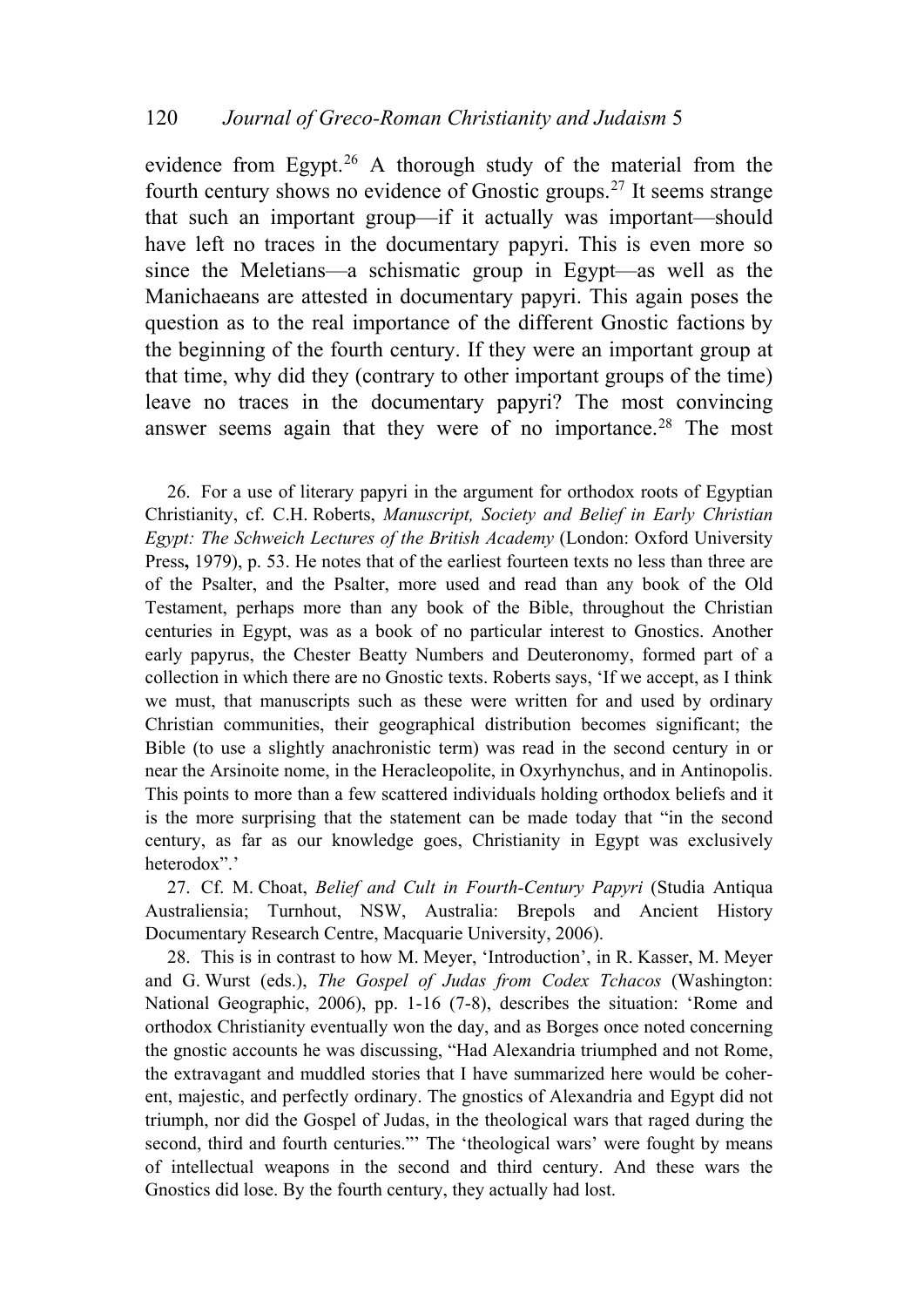probable solution is that in the fourth century the Gnostics in Egypt were long past their prime. If this is the case, the problem is again: How and why should this group have been able to influence the liturgy of the Church?

### 6. *Textual Variants and their Value*

The textual problem of the passage in Luke's Gospel actually belongs in the same category. One possibility is that Gnostic influence led to the introduction of this part into the so-called Western text. However, this is actually a quotation from a psalm.<sup>[29](#page-11-0)</sup> A comparison of the exact wording of the Greek version of the psalm with the two versions of Lk. 3.22 explains how easily this psalm could have come to the mind of the person who copied the text of the passage in the Gospel of Luke:

Lk. 3.22c: σὺ εἶ ὁ υἱός μου ὁ ἀγαπητός, εν σοὶ εὐδόκησα.

Lk. 3.22c (Codex *Bezae Cantabrigiensis*): υιός μου εί σύ, έγω σήμερον γέγεννηκά σε.

Ps. 2.7b: υιός μου εί σύ, έγω σήμερον γέγεννηκά σε.

The wording of the passage of Luke is identical with v. 7b of Psalm 2. Taking into account the good knowledge of the psalms that can be seen in the homilies of the Church Fathers, one is left with the impression that a good knowledge of the psalms seems the more likely cause for the inclusion of part of v. 7 of the Psalm 2 into the account of the baptism of Christ as witnessed by the Western manuscripts of Luke. It seems more probable that the inclusion is a 'slip of the pen' and not an influence by a Gnostic tradition. Thus, it seems that no link exists between this textual variant and Gnostic teaching. It is much more likely that either liturgical practice and the singing of psalms in liturgy or just the knowledge of the psalms led to this scribal error. However, this explanation of this particular textual variant makes the claim of a link between a Gnostic celebration of the baptism of Christ and the Christian Epiphany even more dubious.

 The question of the content of Epiphany is a second problem that has to be addressed. It is questionable indeed to use Johannes Cassianus's

<span id="page-11-0"></span><sup>29.</sup> Cf. Ps. 2.7: κύριος είπεν πρός με υιός μου εί σύ, έγω σήμερον γεγέννηκά σε.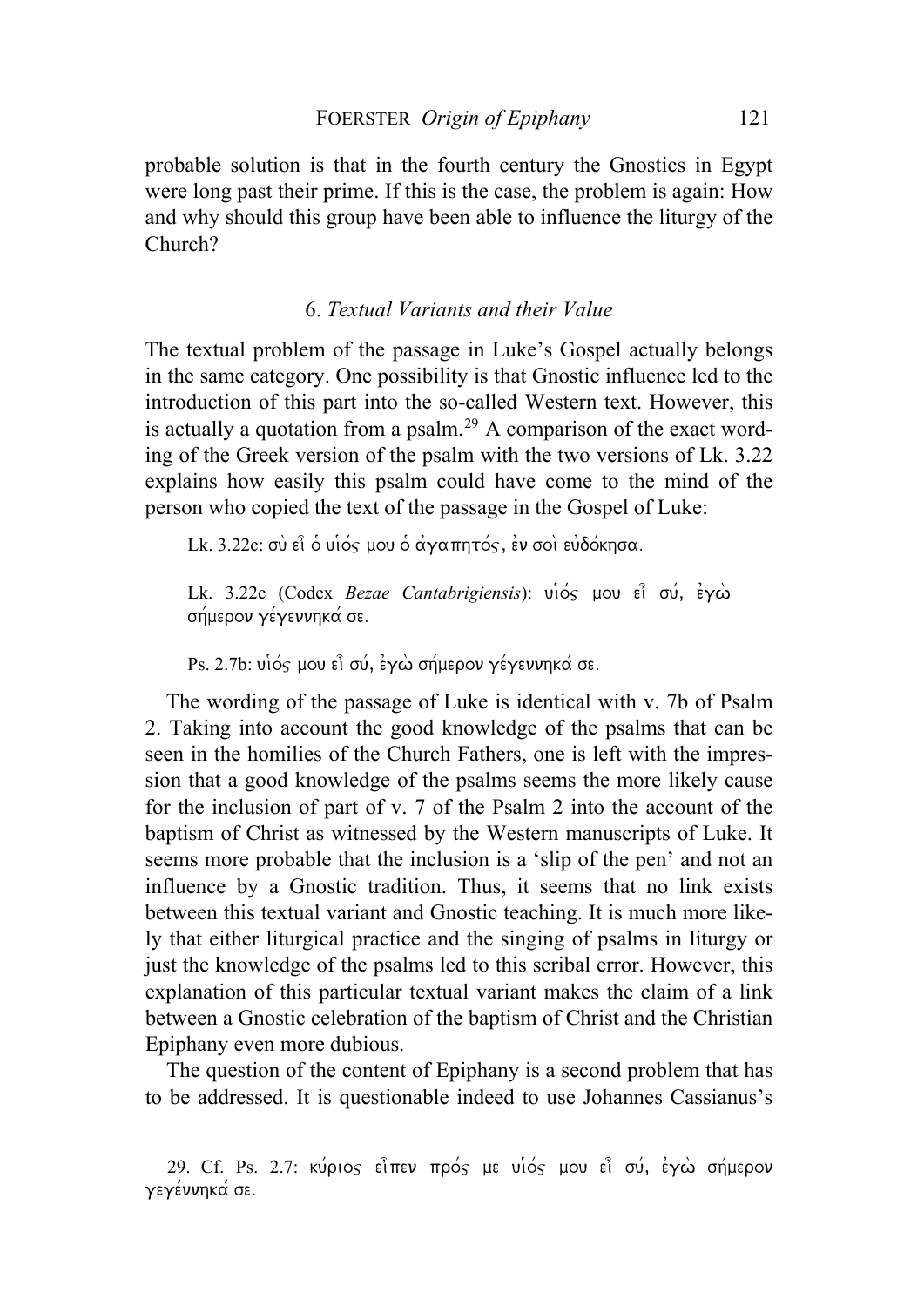testimony to establish a link between the Gnostic celebration of the second century and the later celebration of the Church. Johannes Cassianus mentions that the Egyptian way of celebrating this feast is unique—and it seems that he did not get to know the origin of the celebration of Epiphany in Egypt. Another witness, Epiphanius of Salamis, can shed light on this subject. He wrote his *Refutation of All Heretic Teachings* in the seventies of the fourth century. In it he wrote that the celebration of Epiphany in Egypt comprised the birth of Christ and the wedding at Cana, but he makes explicit mention of the fact that the baptism of Christ took place in November. In addition to that, Epiphanius is convinced that he celebrates on Epiphany the very day on which these two things happened. To him it is a question of using the correct date for the commemoration of these events. Epiphanius does not show any knowledge of a celebration of Christ's baptism. From this fact, two important points follow. The first is that one is forced to surmise that a celebration of Christ's baptism was not originally part of Epiphany. The second is that, since his testimony is dated as late as the middle of the seventies of the fourth century, his lack of any knowledge of a celebration of the baptism of Christ indicates that it had not yet taken place in the Church—even at such a late time. And indeed the first witness for this content of Epiphany is from Constantinople for the year 380 or 381—two centuries after Basilides celebrated the baptism of Christ, and on the other side of the empire. And it seems very probable that this is actually the first time that Epiphany had the baptism of Christ as content. This further weakens the theological arguments for the alleged link between the celebration of Epiphany and the feast of the followers of Basilides.

### 7. *Content of the Celebration of Epiphany*

However, on a theological level, one is forced to add even more: Epiphanius states explicitly that in his opinion Jesus Christ must have performed miracles as a child since this proves those wrong who claim that Christ came down on Jesus only in his baptism.[30](#page-12-0) It is against this

<span id="page-12-0"></span>30. Epiphanius, *Pan.* 51.20.3 (GCS Holl II 278.2-5): Eδει γάρ και παιδικά έχειν αύτον σημεία, ίνα μη πρόφασις γένηται ταίς άλλαις αιρέσεσι λέγειν  $\delta$ τι από τοῦ 'lορδανου ἤλθε(ν ὁ) Χριστὸς εἰς αὐτόν, ὅπερ ἐστὶν ἡ περιστερα. 'For he ought to have childhood miracles too, to deprive the other sects of an excuse for saying that '<the> Christ', meaning the dove, came to him after [his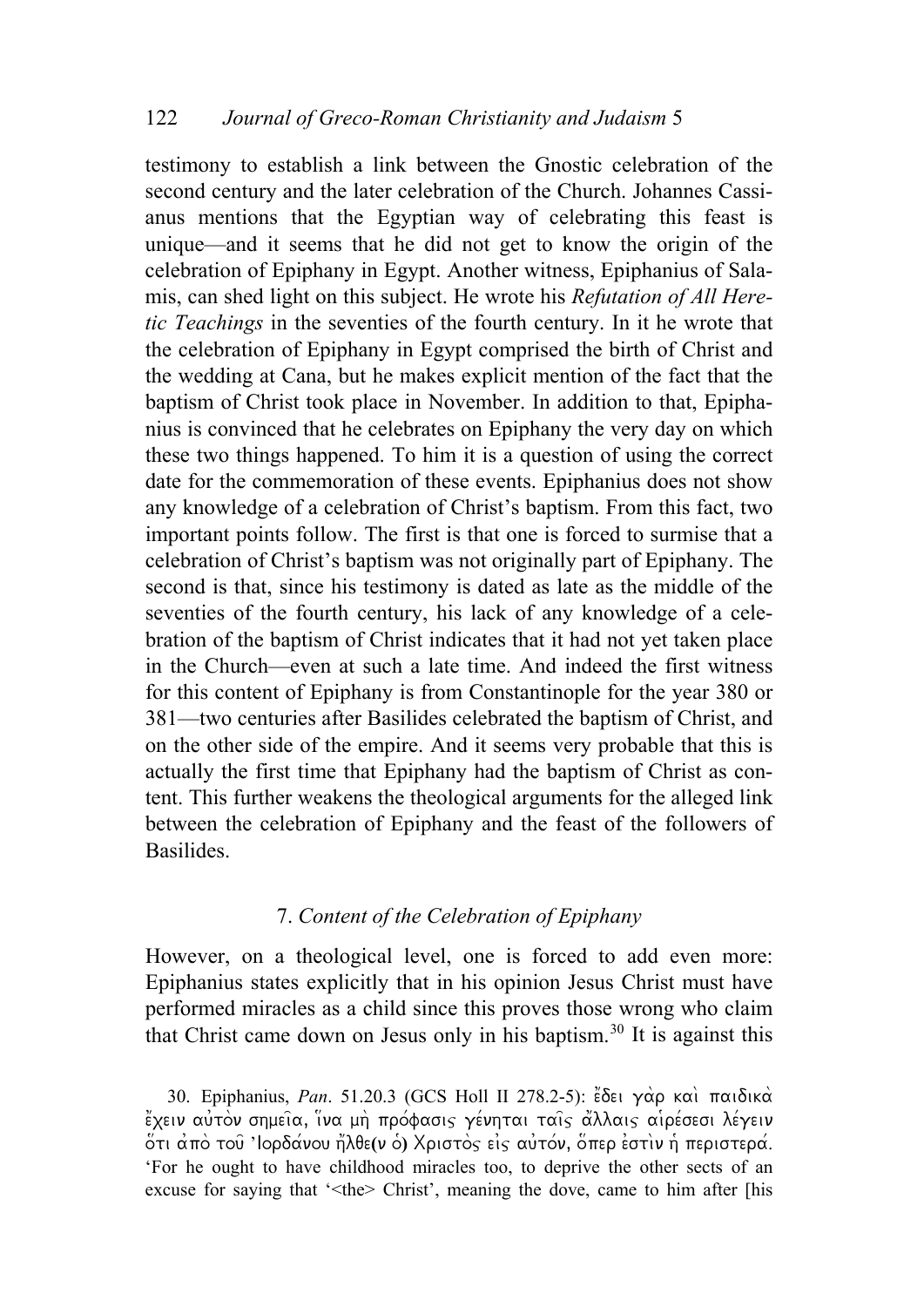background that one must consider the hypothesis that there was a connection between the feast of the followers of Basilides in the second century and the introduction of Epiphany in the Church in the fourth century. This idea amounts to the claim that a group which probably did not exist any more was able to influence the calendar of the Church not only the Church in Egypt—by means of a theology to which the Church was adverse! And, furthermore, that this was done in such a clandestine way that there is no evidence whatsoever of a controversy concerning this celebration and its content. One has to add that the Church of the fourth century was in no position to suppress any opposition: It was most probably during the reign of Bishop Athanasius that Epiphany was introduced in Egypt. It suffices to mention that not only had he been exiled from Egypt more than once, but he had to deal with a strong opposition, which called itself the 'church of the martyrs'. It is unthinkable that the followers of Athanasius celebrated a feast with Gnostic roots and Gnostic theology while the followers of Meletius kept silence. However, no traces of a controversy can be found, or, to phrase it more correctly, no controversy concerning this point can be found, but Athanasius and the followers of Meletius fought happily over many other topics. This in itself is very revealing.

### 8. *Conclusion*

Taken together there seems to be only one conclusion: the seemingly obvious is actually highly improbable and virtually impossible. The consequence is clear. The Christian celebration of Epiphany has no link to a feast of the baptism of Christ in a Gnostic group of the second century.

 On the basis of this analysis an additional point has to be raised. It might be a very common practice today to create the impression that the

baptism in] the Jordan.' For the translation, cf. F. Williams, *The Panarion of Epiphanius of Salamis, Book II and III* (Sections 47–80, *De Fide*) (NHS, 36; Leiden: Brill, 1994), p. 45. Cf. also H. Förster, 'Vogel oder Taube? Überlegungen zur Verwendung des sogenannten "Vogelalpha" in koptischen Handschriften unter Berücksichtigung einer isopsephischen Berechnung bei Epiphanius von Salamis', in F. Beutler and W. Hameter (eds.), '*Eine ganz normale Inschrift…*' *und ähnliches zum Geburtstag von Ekkehard Weber* (Althistorisch-Epigraphische Studien, 5; Vienna: Eigenverlag der Österreichischen Gesellschaft für Archäologie, 2005), pp. 443-48.